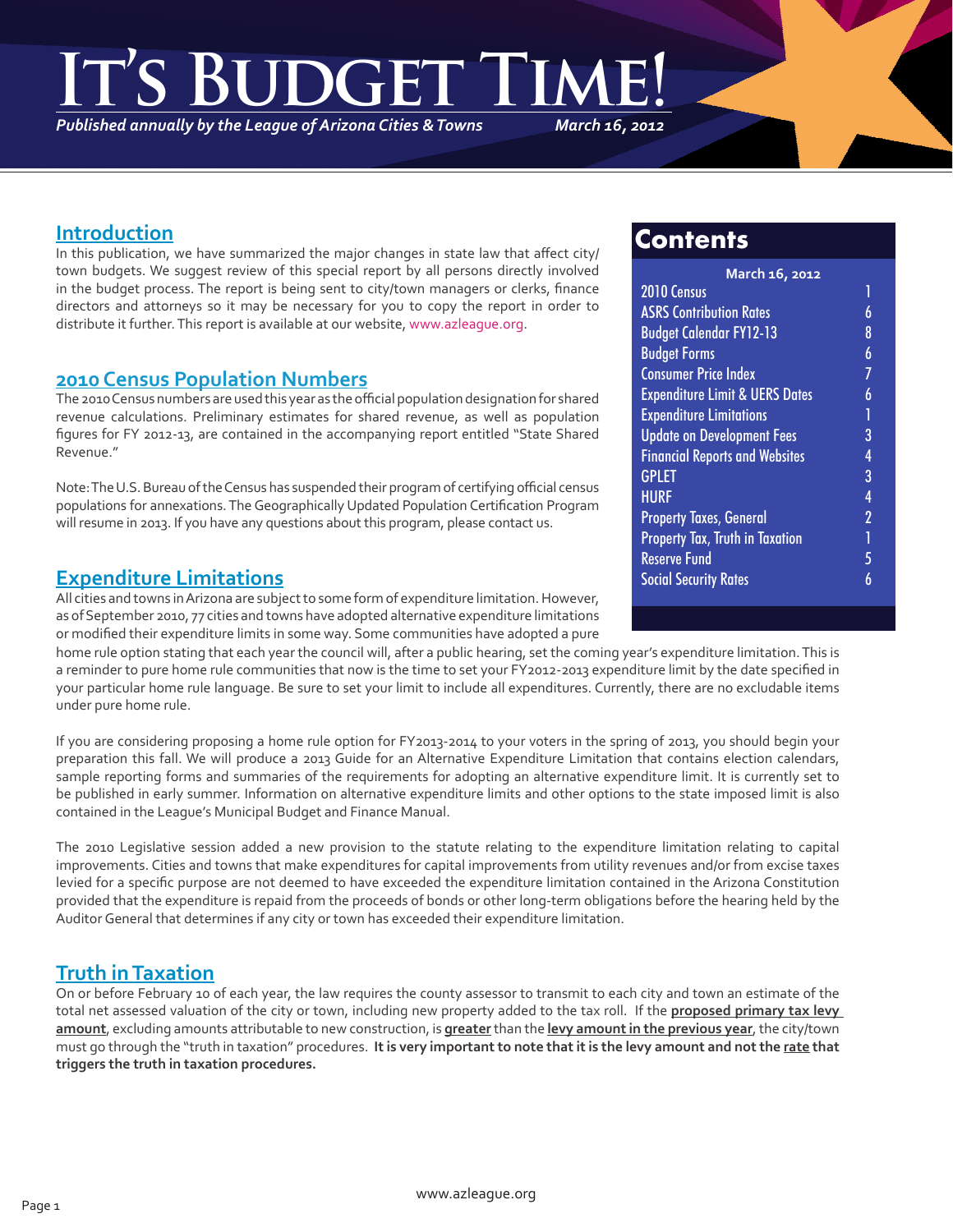# *March 16, 2012* **It's Budget Time!**

*Published annually by the League of Arizona Cities & Towns*

If the proposed levy triggers "truth in taxation," the city or town must publish a notice and press release concerning the increase and hold a public hearing. The following apply to these requirements:

- 1. The notice has to be published twice in a newspaper of general circulation in the city or town. The first publication shall be at least fourteen but not more than twenty days before the date of the hearing for the proposed levy. The second publication must be at least seven but not more than ten days before the hearing. The hearing must be held at least fourteen days before the adoption of the levy. The hearings for truth in taxation, the adoption of the levy and the adoption of the budget may be combined into one hearing. The truth in taxation hearing must be held before the adoption of the final proposed budget.
- 2. The notice has to be published in a location other than the classified or legal advertising section of the newspaper.
- 3. The notice must be at least one-fourth page in size and shall be surrounded by a solid black border at least one-eighth inch in width.
- 4. The headline of the notice must read "Truth in Taxation Hearing Notification of Tax Increase" in at least eighteen point type and the text must be in substantially the same form as the statute. (A sample notice can be found in Exhibit L of the Municipal Budget and Finance Manual.)
- 5. The city or town is also required to issue a press release with the same information that is included in the required notice.

**Important Budget Note: If your city or town is subject to Truth in Taxation this year, you must adopt your tentative budget before the statutory deadline of July 16 in order to meet deadline requirements for the publication of Truth in Taxation notices (see budget calendar at the end of this report).**

The law also provides that in lieu of publishing the notice, it may be mailed to all registered voters in the city or town at least ten but not more than twenty days before the hearing on the proposed levy. It also requires that a **roll call vote** be taken on the matter of adoption of the primary property tax levy if an increase is proposed. Following the public hearing, **the city or town must, within three days of the hearing, mail a copy of the truth in taxation notice, a statement of its publication or mailing and the result of the council's vote to the property tax oversight commission.**

Property Tax Oversight Commission Arizona Department of Revenue 1600 West Monroe Phoenix, Arizona 85007 Attn: Office of Economic Research and Analysis

Both the hearing and the notice can be combined with the regular budget notices. **To reiterate, even if a city/town primary property tax rate remains the same but your levy increases by more than what is attributable to new construction, perhaps because of an increase in assessed valuation, that city or town must follow "truth in taxation" notification procedures.**

### **Property Taxes FY 2012-2013**

The Property Tax Oversight Commission (PTOC) will again be reviewing the primary property tax levy of each city and town. Notice of any violation of the levy limit will be sent by September 15. You will then have until October 1 to request a hearing before the PTOC. Disputes may be appealed to the superior court.

You should have received a final levy limit worksheet on or before February 10, showing the city or town levy limit from the county assessor. A copy of the worksheet is sent to each city and town levying a tax as well as the Commission. **The city or town must then have notified the Commission, in writing, within ten days as to whether they agree or disagree with the levy limit listed on the worksheet. If you fail to notify the Commission, they will presume that you have agreed with the limit.**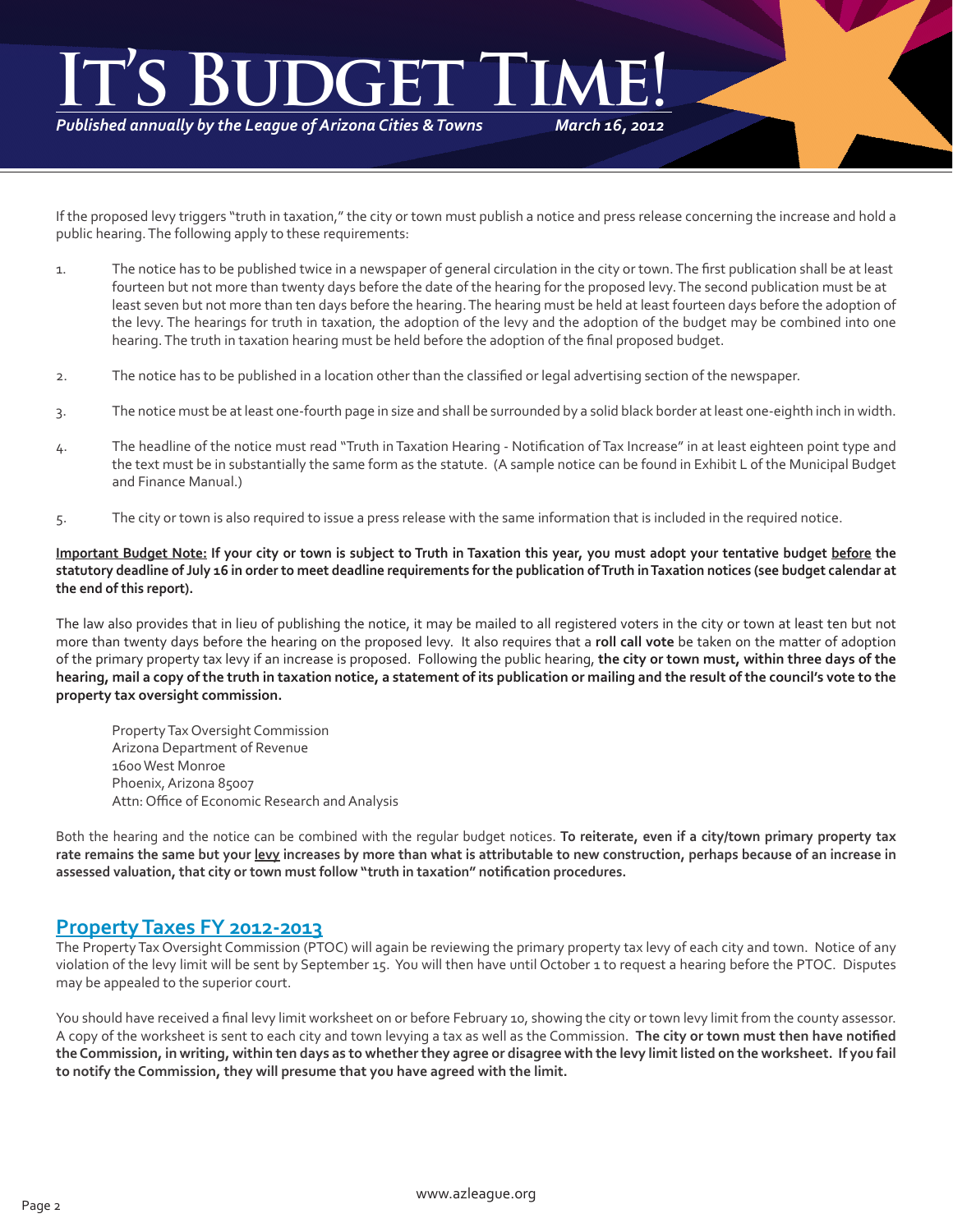# *March 16, 2012* **It's Budget Time!**

*Published annually by the League of Arizona Cities & Towns*

In addition to this requirement, in early July, the PTOC will request the amount of total actual property tax collections from the prior year and collections from property that was added to the rolls as escaped property in the prior year. This information is necessary for the PTOC to properly review the levy limit calculations.

If you find that your collections exceed your allowable levy for last year, there is an Attorney General's opinion (86-031) which has been interpreted to mean that a city or town can offset the amount of involuntary tort judgments that they have paid during a tax year against any excess property tax collections. In other words, such judgments can reduce the amount you may have to subtract from your allowable levy due to excess tax collections. To take advantage of this option, you must submit to the PTOC by the first Monday in July a copy of the court order or settlement agreement of the involuntary tort judgment and the minutes of the council meeting at which payment was approved.

# **Government Property Lease Excise Tax**

The Government Property Lease Excise Tax (GPLET) applies to buildings that are owned by a city, town or county, but leased by a private party and occupied and used for commercial or industrial purposes. This tax is the successor to the tax on possessory interests, which was repealed in 1995. Counties must administer and collect the excise tax, and distribute the revenues to the county, city, school district(s) and community college district, according to a percentage distribution formula.

The 2010 session saw several changes made to new GPLET Leases. Any current GPLET leases; or leases entered into within 10 years pursuant to a development agreement, ordinance or resolution approved by the governing body prior to June 1, 2010; are grandfathered in and will not be affected by the new changes. For all other leases, changes include: establishing a lease term limit of 25 years while preserving the government lessors ability to abate the GPLET tax for up to eight years for properties located in a central business district; modifications to the definition of a central business district; new transparency requirements for government lessors in conjunction with the Department of Revenue (DOR); a transferring of the responsibility for the collection and distribution of GPLET taxes from the government lessors to the county treasurers; a scheduled audit of GPLET by the Auditor General in 2015 and a review of rates by JLBC in 2016. There is an in-depth explanation of the GPLET tax in the Municipal Budget and Finance Manual.

# **Update on Development Fees**

During the 2010 session, legislators extended the freeze on development fees through June 30, 2012.

Furthermore, SB 1525 brought substantive changes in 2011 that were made to statutes governing municipal development fees, infrastructure improvement plans and fee studies. Current statute prescribes that a municipality may assess development fees to offset costs associated with providing necessary public services to new development if the fees result in a beneficial use to the development and the monies received are used only for an authorized purpose. These development fees must be: proportionate to the burden imposed on the municipality; based on items contained in a community's Infrastructure Improvements Plan (IIP); and calculated using a fee study conducted by a professional consultant. Any monies received from development fees are required to be used to provide the same category of services for which the fees were assessed.

The comprehensive 2011 law places limits on the items defined as "necessary public services" for which impact fees can be assessed. It requires municipalities to prepare new IIPs and conduct new fee studies by August 1, 2014. The new definitions went into effect January 1, 2012. The League has prepared a model ordinance that can be used as a guideline for compliance with the new provisions of this bill. To view the model ordinance, please [click here.](http://az-lact.civicplus.com/DocumentView.aspx?DID=190) For more information on SB1525, please see the [2011 New Laws Report](http://az-lact.civicplus.com/DocumentView.aspx?DID=5) on the League's website.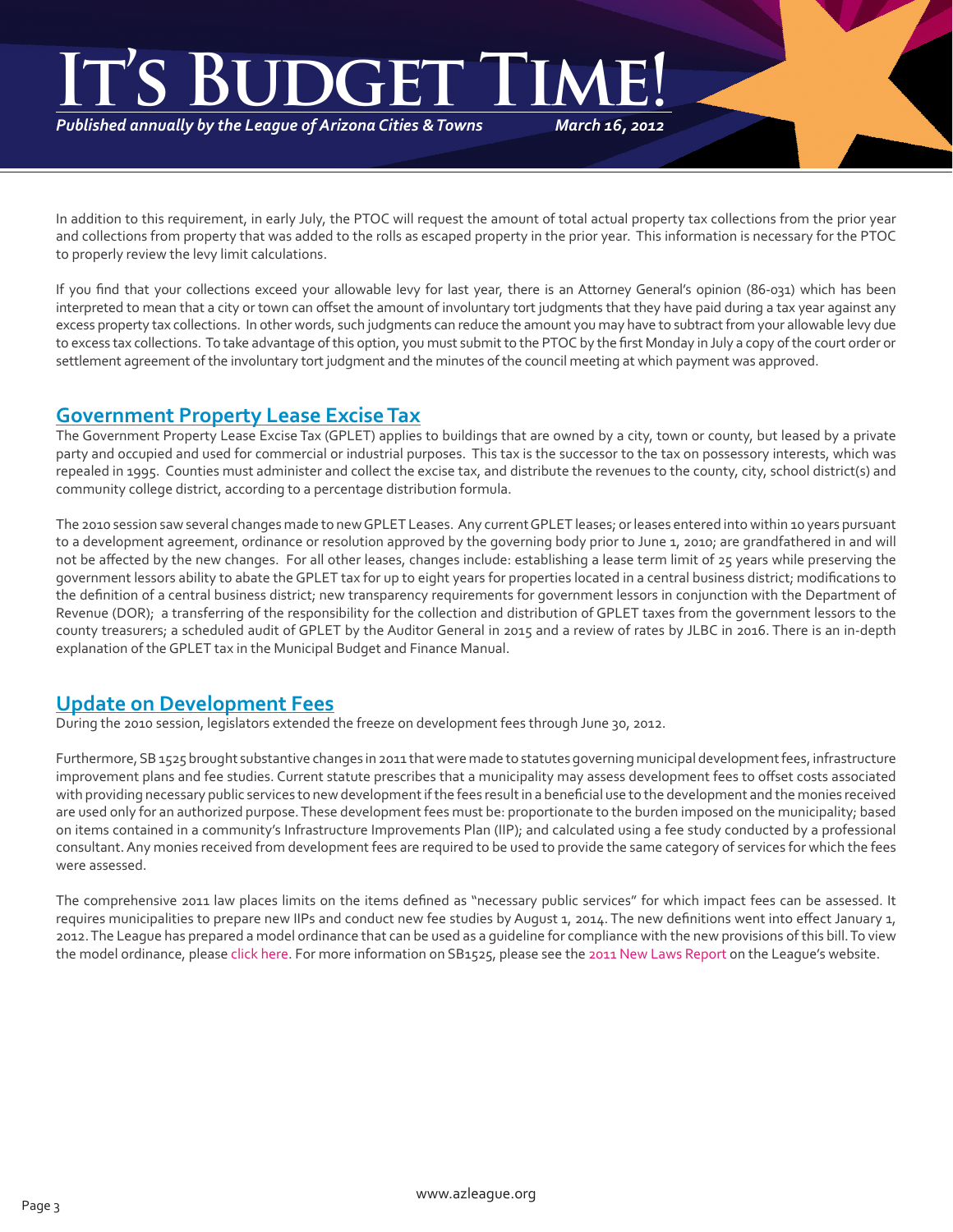# **IGE**

*Published annually by the League of Arizona Cities & Towns*

*March 16, 2012*

# **HURF**

**As a reminder, according to A.R.S. §9-481, an audit report must include "determination" that HURF and any other dedicated state transportation revenues are being used solely for their authorized transportation purposes. We recommend that it be a written affirmation provided in your audit.**

Remember that state law specifically prohibits the use of HURF monies on law enforcement or the administration of traffic safety programs. It also gives the Auditor General authority upon request of the joint legislative audit committee to conduct performance audits on cities and towns receiving HURF monies and it establishes penalties for those jurisdictions that violate the HURF requirements.

If you have any questions about your particular city or town HURF distribution, you may contact Brad Steen with the Fiscal Planning Division of the Arizona Department of Transportation at (602) 712-4637.

# **Financial Reports and Website Requirements**

Legislation enacted during the 2010 and 2011 sessions amended and added rules regarding publication and submission of certain financial notices and reports, as well as amended rules pertaining to the creation of local government websites.

#### **City, Town Website**

By January 1, 2013, cities and towns with a population over 2,500 are required to establish and maintain an official Internet website that is accessible to the public at no cost. Each local government website must have available comprehensive reports detailing all revenues and expenditures over \$5,000. Previously, only reports on expenditures were required. The League is working with the Department of Administration on implementation of this issue. In a recent memo from the agency, they are estimating that they will be ready to begin work with the municipalities on testing and beta trials in July or August of 2012.

HB 2572, passed during the 2011 session, allows municipalities to satisfy this requirement by posting a Comprehensive Annual Financial Report (CAFR) that has received a certificate of achievement for excellence in financial reporting by the Governmental Finance Officers Association to their city or town website. The CAFR must be produced by a certified public accountant or a licensed public accountant who is not an employee of the local government. The report must be in accordance with generally accepted auditing standards and contain financial statements that are in conformity with generally accepted accounting principles. Therefore, municipalities must determine whether to pursue GFOA certification for their CAFR to comply with the statute, or post the CAFR and provide the required expenditure and revenue information. Qualifying municipalities without websites may post the necessary information on the League of Arizona Cities and Towns website.

#### **Publication of Local Budgets**

Additionally, municipalities must prominently post on their websites revenue and expense estimates and adopted budgets for the last five years. These documents must be posted within seven business days of their final adoption. Municipalities without websites shall utilize the website of the League of Arizona Cities and Towns.

#### **New Posting Requirement**

A municipality that chooses to levy or assess any new or increased taxes or fees must provide written notice of the change at least 60 days before the date the proposed tax or fee is approved or disapproved on the municipality's homepage of its website. This requirement does not apply to property taxes, county capital improvement plans, and city infrastructure improvement plans.

#### **Property Tax Levy Report**

Cities and towns preparing to have a public hearing on a property tax levy must publish a report that includes estimates of both expenditures and revenues related to the levy. This report must be published in a newspaper, on the city or town's website, and made available at libraries and administrative offices. The newspaper publication must also include a physical address for the library and the city or town website address.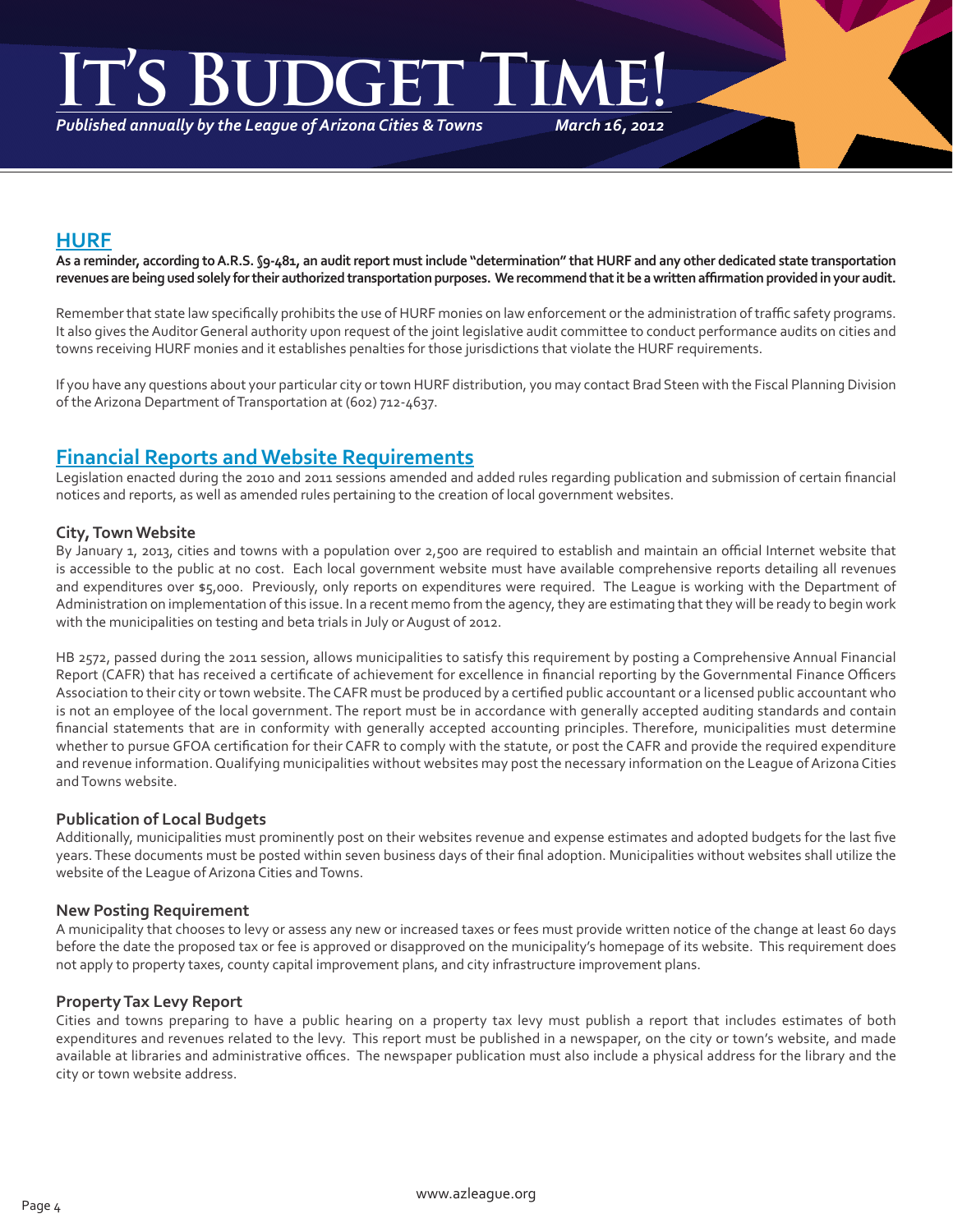# **IGET**

*Published annually by the League of Arizona Cities & Towns*

*March 16, 2012*

#### **Sales Tax Report**

Cities and towns that do not contract with the Department of Revenue (DOR) for their tax collection must now submit a report to DOR by September 1 each year that includes the total amount of transaction privilege tax (TPT) and excise tax monies collected by the city or town from the prior year. Additionally, local governments must now report all incurred debt to DOR based on a schedule determined by DOR.

#### **Residential Rental Tax**

SB 1160, passed during the 2011 Legislature, created changes for the way a city or town may impose residential rental tax. Municipalities are prohibited from imposing or increasing transaction privilege taxes on the rental of residential property unless the increase is approved by the voters at a regular municipal election.

#### **Communication Relating to Elected Officials**

All expenditures for communications that promote an individual elected public official that include the official's name or physical likeness must now be reported to the Arizona Department of Administration (ADOA). Communications required by statute, ordinance or rule, and activities conducted in the normal course of the local government's operations are exempt from this reporting requirement.

# **Informational Pamphlet Required for Bond Elections**

Current law requires that an informational pamphlet be issued in connection with bond elections. The pamphlet must provide examples of how the bond will impact the taxes for a \$250,000 home and a \$2.5 million commercial property. This measure requires the pamphlet to also provide an example of the impact on agricultural property valued at \$100,000. Additionally, the example value for commercial property is reduced to \$1 million. For more information, see the [New Laws Report](http://az-lact.civicplus.com/DocumentView.aspx?DID=5) on the League's website.

### **Municipal Water Charges**

Also passed during the 2011 Legislative session, for residential properties of four or fewer units, a municipality may not seek recovery of water and wastewater charges from anyone other than an individual who has contracted for the service and resides or has resided at the service address. A property owner, an immediate family member of the person who does not reside at the property or any other entity, at its sole discretion, may contract for water and wastewater service with a municipality and shall provide payment for such services.

#### **Municipal Improvement Districts Reserve Fund**

The 2010 Legislature allowed for the creation of reserve funds to be used for municipal improvement districts financing using the proceeds of special assessment lien bonds. For questions relating to this new fund, please contact your Financial Services Director.

#### **The Uniform Expenditure Reporting System (UERS)**

The UERS report must be filed by all cities and towns no later than four months after the end of the fiscal year. This requirement applies even if you have adopted an alternative to the state imposed expenditure limitation. The UERS report actually consists of three reports: (1) an annual expenditure limitation report; (2) a financial statement (performed when audits are done); and (3) a reconciliation report (reconciling total expenditures reported in the expenditure limitation report to total expenditures reported in the financial statement). Figures used in these reports are to be audited figures. To meet the four month filing deadline, you should contact your auditor soon after the close of the fiscal year. If you cannot meet the October 31 filing deadline, an extension of up to 120 days may be granted by the Auditor General. Such an extension must be requested in writing.

 Also, the statutes require that each city and town provide the Auditor General with the name of the chief fiscal officer of the community by July 31 of each year. The chief fiscal officer is responsible for filing the UERS report.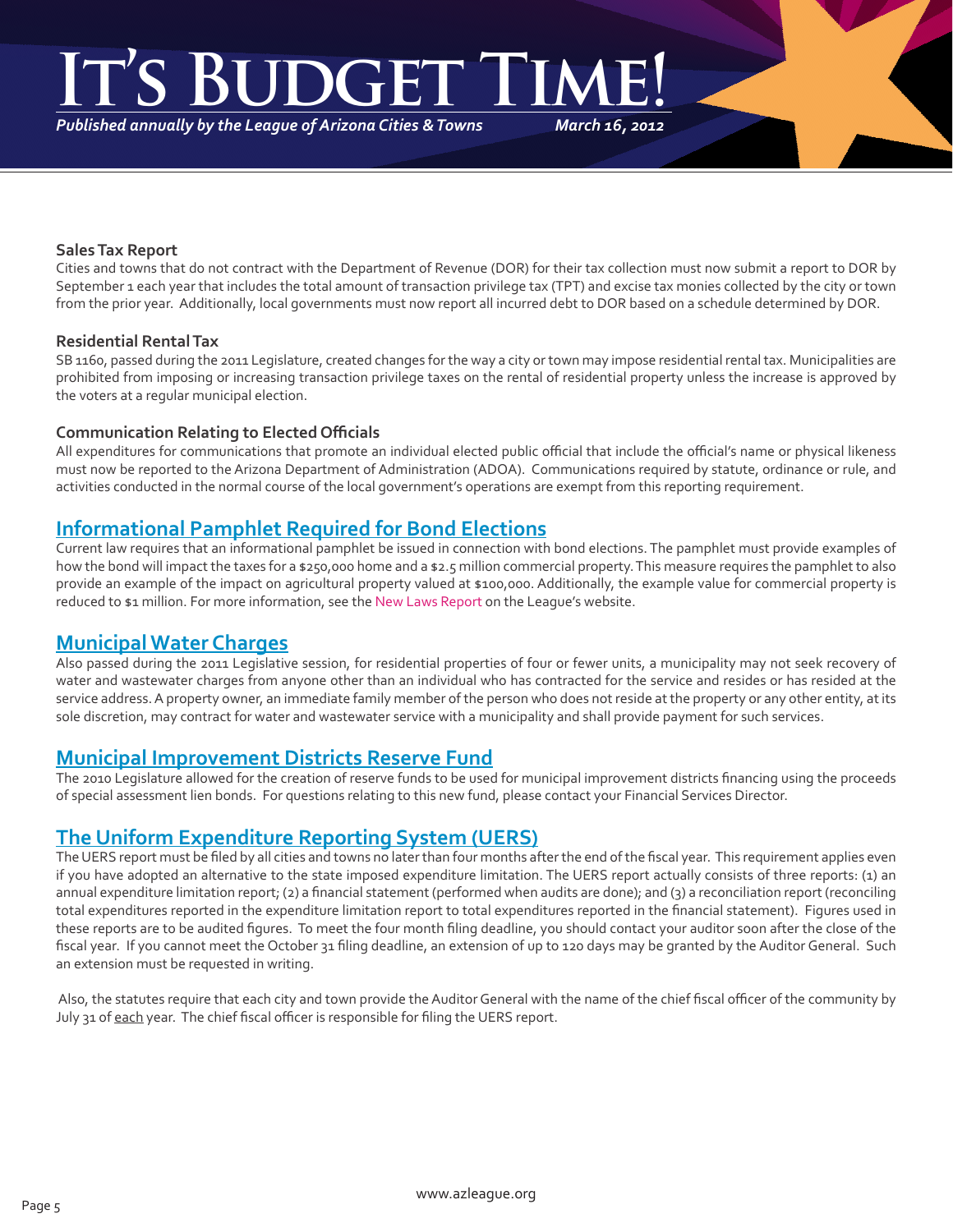# **It's Budget Time!**

*Published annually by the League of Arizona Cities & Towns*

*March 16, 2012*

# **Expenditure Limit and UERS Dates**

| <b>DATE</b>           | <b>EVENT</b>                                                                                                                     |
|-----------------------|----------------------------------------------------------------------------------------------------------------------------------|
| February 1            | Economic Estimates Commission (EEC) notifies cities and towns of their<br>estimated expenditure limitation.                      |
| April 1               | EEC determines the actual expenditure limitation for the coming fiscal<br>year and notifies the city or town.                    |
| July 31               | Provide name of chief fiscal officer to the Auditor General.                                                                     |
| October <sub>31</sub> | Reports required by UERS must be submitted to the Auditor General<br>unless an extension is requested (in writing) and approved. |

# **WIFA**

The Water Infrastructure Finance Authority (WIFA) is charged with helping communities develop necessary water and wastewater infrastructure. For information on programs offered by WIFA, please contact Arcelious Stephens, Environmental Program Specialist at astephens@azwifa.gov or (602)364-1325.

# **Budget Forms**

The Auditor General's office has informed us that the new budget forms have yet to be sent out to cities and towns, but are expected soon. For budget form questions, please contact Jerry Strom at (602)553-0333.

Note: It is important that when their forms are received, attention is given to the accurate completion, due to pending legislation in this year's legislative session that will require the forms to be posted on a municipality's website.

# **Social Security Rates**

Contributions to Social Security are divided into two segments - old age and survivor benefits, and Medicare. The current contribution rate for the first segment is 4.2% for employees and 6.2% for employers on the first \$110,100 of salary. The contribution rate for the second segment is 1.45% and there is no maximum salary threshold. These rates are current through calendar year 2012.

# **ASRS Contribution Rate**

For those of you in the state retirement system, effective July 1, 2012, the contribution rate is a 53/47 split: Employees must contribute 11.55% for retirement and 0.26% for long-term disability; and employers contribute 10.25% and 0.23%, respectively.

Additionally, the Arizona Legislature passed a bill last session that requires the ASRS to administer an Alternate Contribution Rate (ACR) to ASRS participating employers that employ ASRS retirees who return to work. The legislation calls for an ACR to be charged to and paid by the employer, effective July 1, 2012. The ACR applies to all ASRS retirees who return to work for an ASRS employer regardless of early or normal retirement status, and regardless of the number of hours worked in a pay period.

For Fiscal Year 2012-13 beginning July 1, 2012, the ACR will be 8.64%. For more information, please refer to (A.R.S. § 38-766.02).

**Please note:** A bill is currently moving through the 2012 legislative process that would restore the 50/50 split. If this bill passes, cities and towns would be required to reimburse employees for the extra amount paid over 50%.

# **PSPRS Contribution Rate**

Changes were also made to PSPRS rates in the 2011 session. Beginning with FY12, contribution rates for employees will increase. The rate schedule is 8.65% for FY12; 9.55% for FY13; 10.35% for FY14; and 11.05% for FY15. For all subsequent fiscal years, the contribution rate will be 11.65% or a split of 1/3 for employees and 2/3 for employers, whichever is lower. The employee contribution rate, however, cannot be below 7.65%.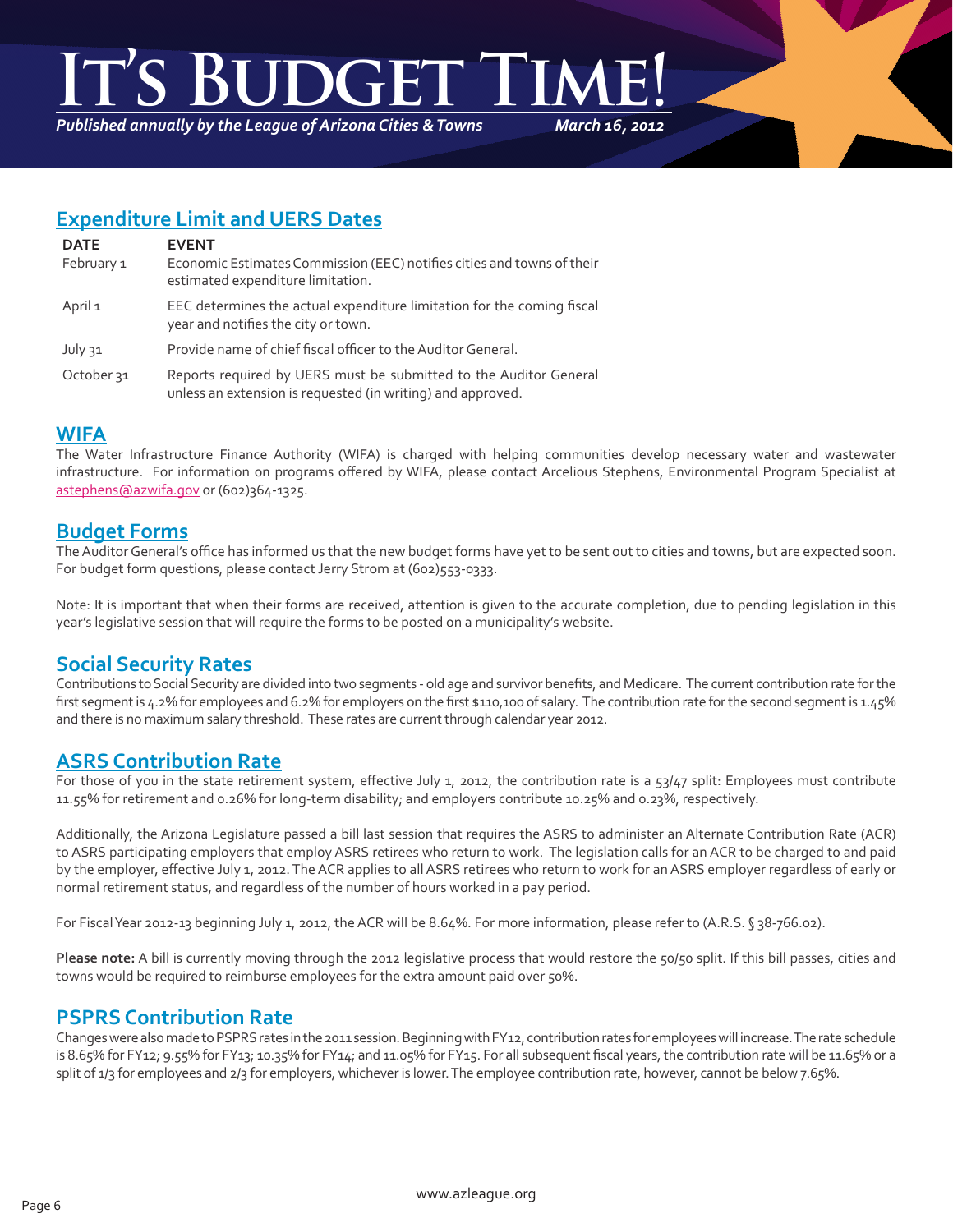# *March 16, 2012* **It's Budget Time!**

*Published annually by the League of Arizona Cities & Towns*

If a retired PSPRS member returns to work in a PSPRS covered position, the employer is required to pay an alternate contribution rate (ACR). The ACR will be determined annually by the actuary and will cover the unfunded liability portion of the total contribution, except that the ACR will have an 8% minimum contribution.

# **Levy Limit Override**

Currently, counties and community college districts have the ability to establish a special secondary property tax, if their respective governing boards determine that the primary property taxes will not produce a sufficient amount of revenue to the county or community college district. If this determination is made, a county or community college district may adopt a resolution requesting that the voters approve a secondary property tax levy. The 2011 law extends this authority to a city or town with a population of at least 25,000 but not more than 40,000. The adopted levy must be in place for at least two years but not more than seven years. This new authority has a narrow window and requires that an election approving the secondary levy be held on or before November 6, 2012 and repealed by December 31, 2012.

# **Consumer Price Index**

In preparing your budget, it may be useful to compare previously budgeted items with the ones anticipated for the upcoming fiscal year. To aid you in doing this, listed below is the consumer price index for the United States West area. The index is published by the United States Department of Labor, Bureau of Labor Statistics.

Using the index will allow you to compare budget items from previous years by adjusting for inflation. To convert any amount from a prior year to FY 11-12 dollars simply multiply the amount by the FY 12 factor for that year. For example, to convert a \$10 purchase made in FY 02-03 into FY 11-12 dollars you would multiply \$10 by the FY 12 factor for FY 02-03, which is 1.25, giving you a cost of \$12.50.

| West Urban Areas Consumer Price Index<br>$(1982 - 84 = 100)$ |                     |                    |  |  |
|--------------------------------------------------------------|---------------------|--------------------|--|--|
| <b>Fiscal Year</b>                                           | Index for all Items | <b>FY12 Factor</b> |  |  |
| FY 02-03                                                     | 179.9               | 1.25               |  |  |
| <b>FY 03-04</b>                                              | 184.0               | 1.22               |  |  |
| FY 04-05                                                     | 188.9               | 1.19               |  |  |
| FY 05-06                                                     | 195.3               | 1.15               |  |  |
| FY 06-07                                                     | 201.6               | 1.12               |  |  |
| FY 07-08                                                     | 207.3               | 1.08               |  |  |
| FY 08-09                                                     | 215.3               | 1.04               |  |  |
| FY 09-10                                                     | 214.5               | 1.05               |  |  |
| FY 10-11                                                     | 218.1               | 1.03               |  |  |
| FY 11-12                                                     | 224.9               | 1.00               |  |  |
|                                                              |                     |                    |  |  |

I hope the information in this report will be of use to you in the preparation of your budget. If you have any questions or if I can be of assistance, please give me a call.

Tom Belshe, Deputy Director (602) 258-5786 tbelshe@azleague.org